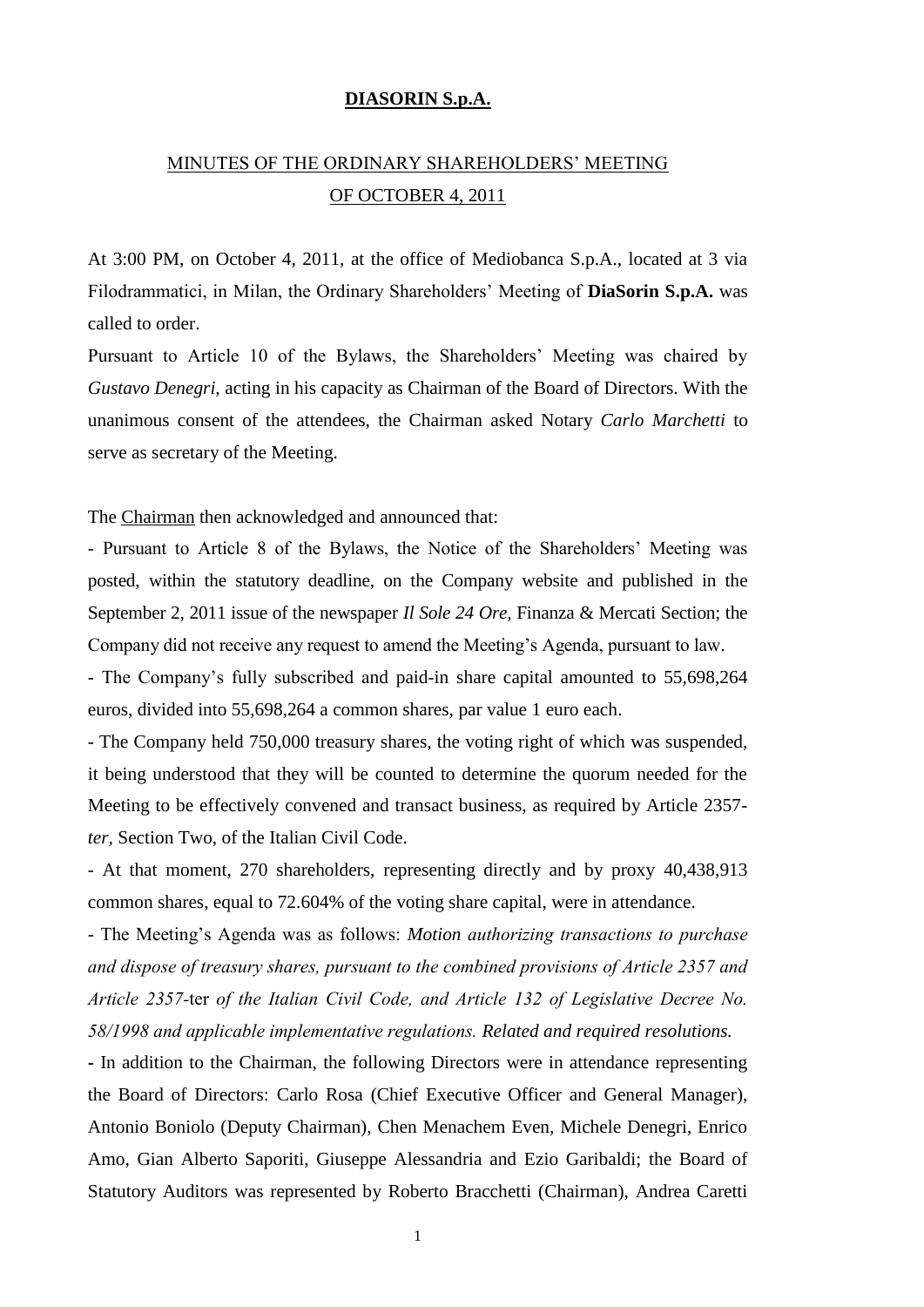and Bruno Marchina.

- Franco Moscetti, the remaining Director, was absent and excused.

The Chairman then declared that the Shareholders' Meeting was validly convened and qualified to entertain resolutions concerning the item on the Agenda and, before opening the floor for debate concerning the item on the Agenda, announced that:

- based on information in the Shareholder Register, disclosures received pursuant to law and other available information, the following parties held, directly or indirectly, an interest greater than 2% in the Company's voting share capital:

| <b>Major DiaSorin S.p.A. shareholders</b>       | Number of<br>shares | <b>Percentage</b><br>equity interest |  |
|-------------------------------------------------|---------------------|--------------------------------------|--|
| FINDE SS (directly and through subsidiaries)    | 24,593,454          | 44.75%                               |  |
| Chen Even                                       | 2,498,936           | 4.48%                                |  |
| Carlo Rosa (directly and through Sarago S.r.l.) | 4,714,214           | 8.45%                                |  |
| BLACKROCK, INC.                                 | 1,244,101           | 2.23%                                |  |

- a schedule listing by name the parties who attended the Shareholders' Meeting personally or were represented by proxy and the number of shares held by each party would be annexed to the Minutes of the Shareholders' Meeting;

- the Company was not aware of the existence of any shareholders' agreements, as defined in Article 122 of the Uniform Financial Code.

The Chairman then:

- asked anyone who planned to leave the Meeting prior to the start of voting to surrender their admission card to the door staff;

- reminded the attendees that, pursuant to Article 135-*undecies* of the Uniform Financial Code, the Company designated SPAFID S.p.A. as a party whom eligible shareholders may appoint as their proxy agent, with voting instructions for all or some of the items on the agenda, and indicated that SPAFID S.p.A. reported that it did not receive any appointment as proxy agent;

- indicated that the Meeting's proceedings were being taped for the sole purpose of facilitating the subsequent drafting of the Minutes:

- indicated that, as recommended by the Consob, representatives of the Independent Auditors, the press and the financial community, who were seated in a section at the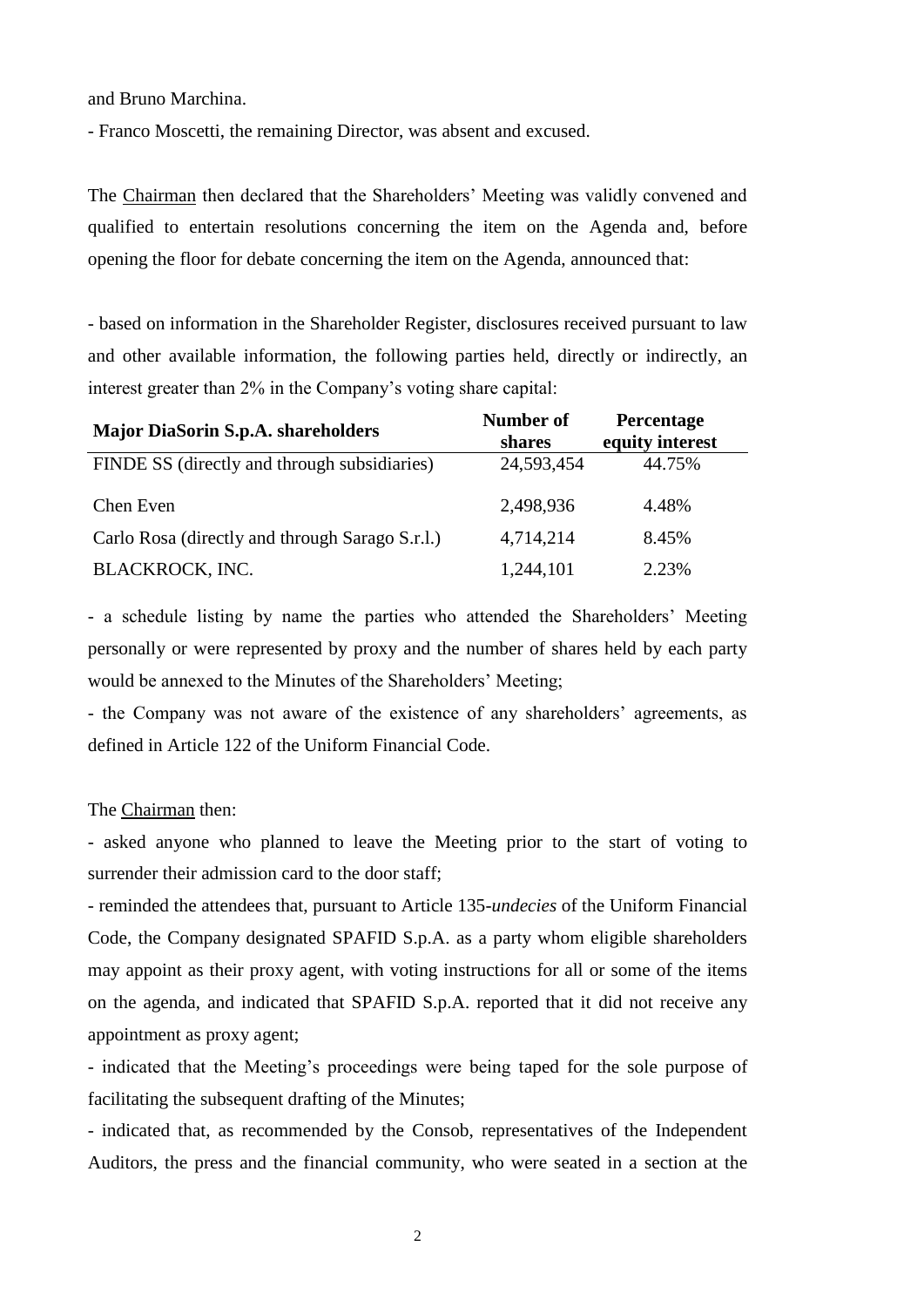back of the room reserved for them, were being allowed to attend the Meeting, but would not be allowed to participate in the proceedings;

- announced that some officers and employees of the Company were being allowed to attend the Meeting to handle the proceedings' technical and organization requirements; - asked the attendees to refrain from using photographic, video or similar equipment,

recording devices of any kind and cellular telephones inside the Meeting hall.

The Chairman, having reserved the right, by virtue of his capacity, to take any action that may be appropriate to ensure an orderly progress of the proceedings and enable the attendees to exercise their rights, mentioned some of the rules of conduct applicable on the occasion of Shareholders' Meetings, which the Meeting's Chairman is always required to mention at the start of a Shareholders' Meeting and are listed below:

- those who wish to take the floor should inform the Secretary of their intention, specifying the items they wish to discuss;

- requests to be recognized may be put forth as long as the floor is open for debate;

- speakers shall be recognized in the order in which they applied;

- eligible parties may take the floor only once with regard to any item being debated;

- answers shall be provided at the end of all speeches;

- any party who asked to be recognized will be allowed a brief follow-up;

- in order to ensure an orderly debate, shareholders are asked to keep their comments within a reasonable length of time, not to exceed about 10 minutes;

- should it become necessary, the Meeting may be briefly adjourned to gather the information needed to provide the required answers;

- the floor shall be closed when all questions, answers and follow-ups have been handled;

- votes shall be cast by a show of hands, with those abstaining or voting against a motion being asked to communicate to the Secretary their names and the number of votes stated on the entry card surrendered upon entering the Meeting, it being understood that, should the process of tallying the votes prove to be too cumbersome, staff available for this purpose would be brought in to collect copies of the entry cards and count the votes.

## Lastly, the Chairman:

- announced that no questions were submitted prior to the Shareholders' Meeting pursuant to Article 127-*ter* of the Uniform Financial Code;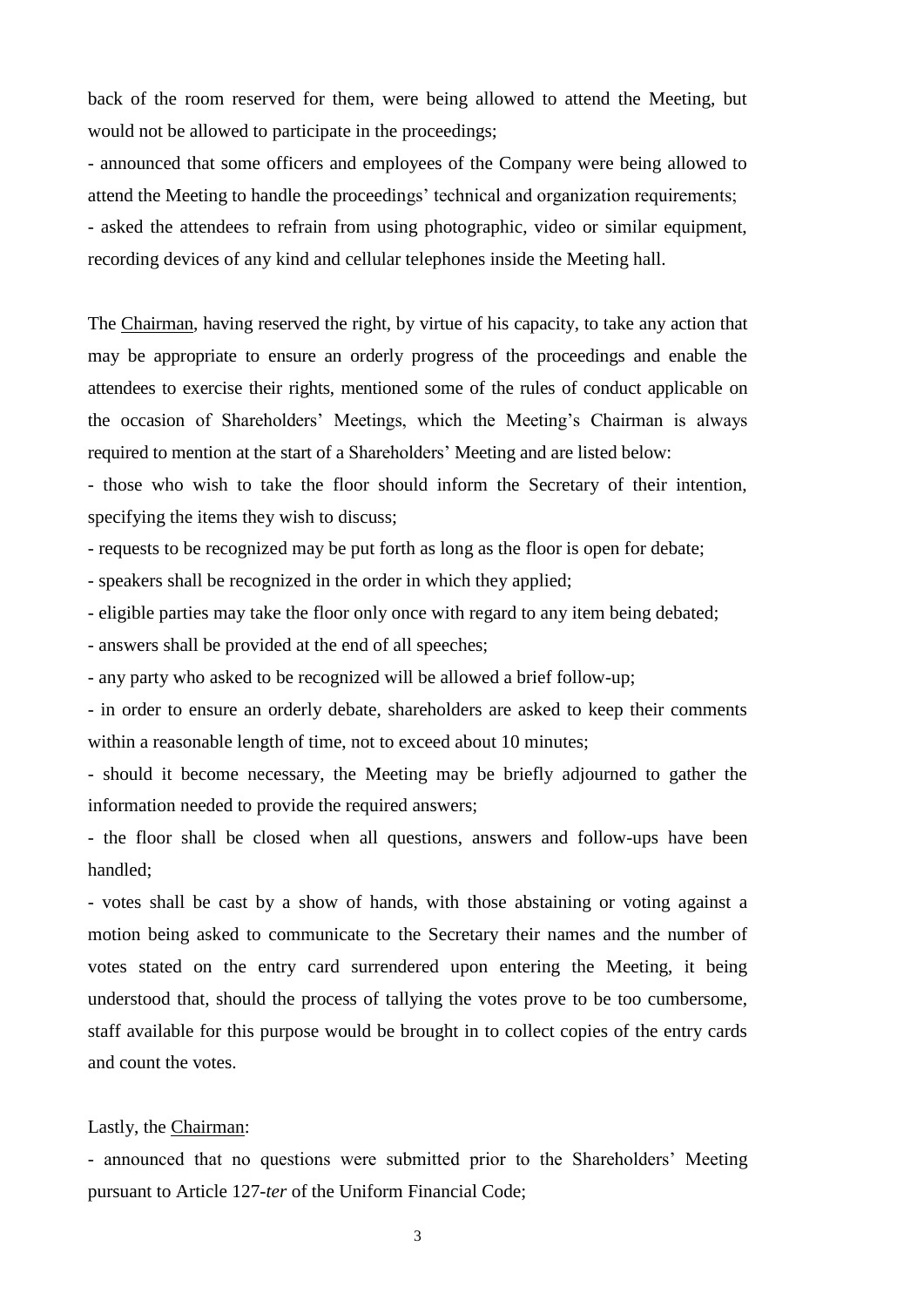- asked the attendees to disclose any situations that would exclude or limit their right to vote with regard to any of the resolutions put up for a vote.

The Chairman, turning to the only item on the Agenda, reminded the shareholders that they had been convened in an Ordinary Meeting to review and approve a motion authorizing transactions to purchase and dispose of common shares of DiaSorin S.p.A., pursuant to the combined provisions of Article 2357 and Article 2357-*ter* of the Italian Civil Code, and Article 132 of Legislative Decree No. 58/1998 and applicable implementative regulations. An authorization to purchase and dispose of treasury shares is being requested in order to provide the Company with a useful strategic investment opportunity for the purposes permissible pursuant to current regulations, including the objectives set forth in the "market practices" allowed by the Consob, pursuant to Article 180, Section 1, Letter c), of the Uniform Financial Code, with Resolution No. 16839 of March 19, 2009 and in EC Regulation No. 2273/2003 of December 22, 2003

The Chairman then pointed out that the Explanatory Report by the Board of Directors to the Shareholders' Meeting, prepared pursuant to the Issuers' Regulations, was made available upon request in the manner and within the deadline required pursuant to law and was included in "Report and Motion Concerning the Item on the Meeting's Agenda," which was, in turn, filed and made available upon request in the manner and within the deadline required pursuant to law and distributed to the attendees of the Meeting held on that day, and moved to omit reading the abovementioned Report to the Shareholders' Meeting.

The Shareholders' Meeting approved by unanimous consent and, at the Chairman's request, the Secretary read the abovementioned motion

The Chairman then opened the floor for debate.

**Mr. Fabris** began by asking why the Board thought it necessary to convene ad *ad hoc* Shareholders' Meeting with the item under discussion on its Agenda and, more specifically, asked what were the true reasons for the motions and why such an authorization request was not submitted to the Shareholders' Meeting held in April, which, instead, was asked to approver a more limited authorization motion. In addition, the shareholder asked to know: (i) at what price the 750,000 treasury shares already purchased by the Company are being carried; and (ii) the total amount of the direct and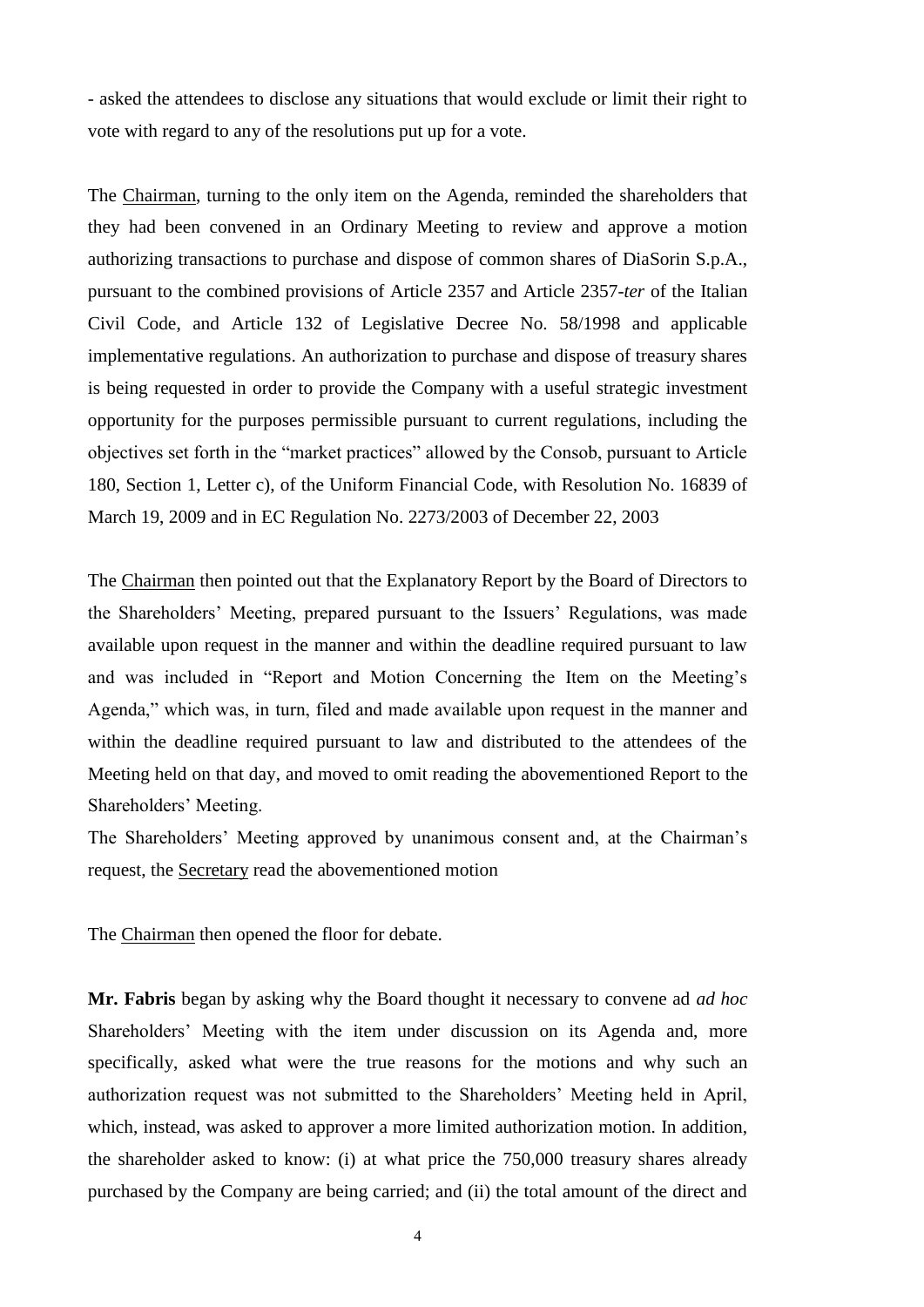indirect costs incurred to hold the Shareholders' Meeting. Moreover, with regard to the motion, he pointed out that he could not find any criteria for determining the sales price of the treasury shares and asked if decisions about such criteria are being left entirely to the discretion of the Board of Directors. Mr. Fabris added that, in general terms, he had reservations about using the tool of treasury share purchases, stating that he was convinced that any resources that may be available to the Company should be used instead for new investments. After acknowledging that, pursuant to the motion, purchases of treasury shares may not exceed the current statutory ceiling, he asked for confirmation that the ceiling is currently equal to 20% of share capital (ceiling the Mr. Fabris believes is excessive, as was the previous ceiling of 10%). Lastly, the shareholder focused on the criteria for determining the purchase price, pointing out, first of all, that they appear to be extremely difficult to implement, requiring, according to him, "the help of a scientist." He also stressed that he was unable to comprehend the restriction that the purchase price may never be lower by more than 20% compared with the simple average of the closing prices during the 10 stock market trading days preceding each individual buy transaction, which would deprive the Company of the opportunity to make purchases when the price of its stock may be down sharply.

The **Chairman** proceeded to answer Mr. Fabris' questions, stating, first of all, that the average purchase price of the 750,000 treasury shares held by the Company was 3.36 euros per share, pointing out that these shares were earmarked for use in connection with the stock option plan currently in effect. As for the reasons for the authorization motion, he stated that, given the level of liquid assets held by the Company, the Board of Directors felt that purchases of treasury shares could represent an investment opportunity with good potential, actually better than many financial instruments currently available on the market. As for the day's organizational costs at the premises used for the Meeting, the Chairman stated that they amounted to about 3,500 euros, specifying that nothing was due to the Directors for attending the Meeting, since no attendance fees or expense reimbursements were being provided. With regard to the price at which the shares may be sold, the Chairman specified that the sales price could be determined only at the time of sale, obviously with the aim of maximizing the profit. He further pointed out that any subsequent share sales would be decided based on the liquidity that the Company may need for new investments. Specifically, the aim of the Board of Directors at that time was to pursue new acquisitions only when the investment would be truly advantageous. He then confirmed that 20% was the statutory limit for purchases of treasury shares, plus, obviously, the restriction related to available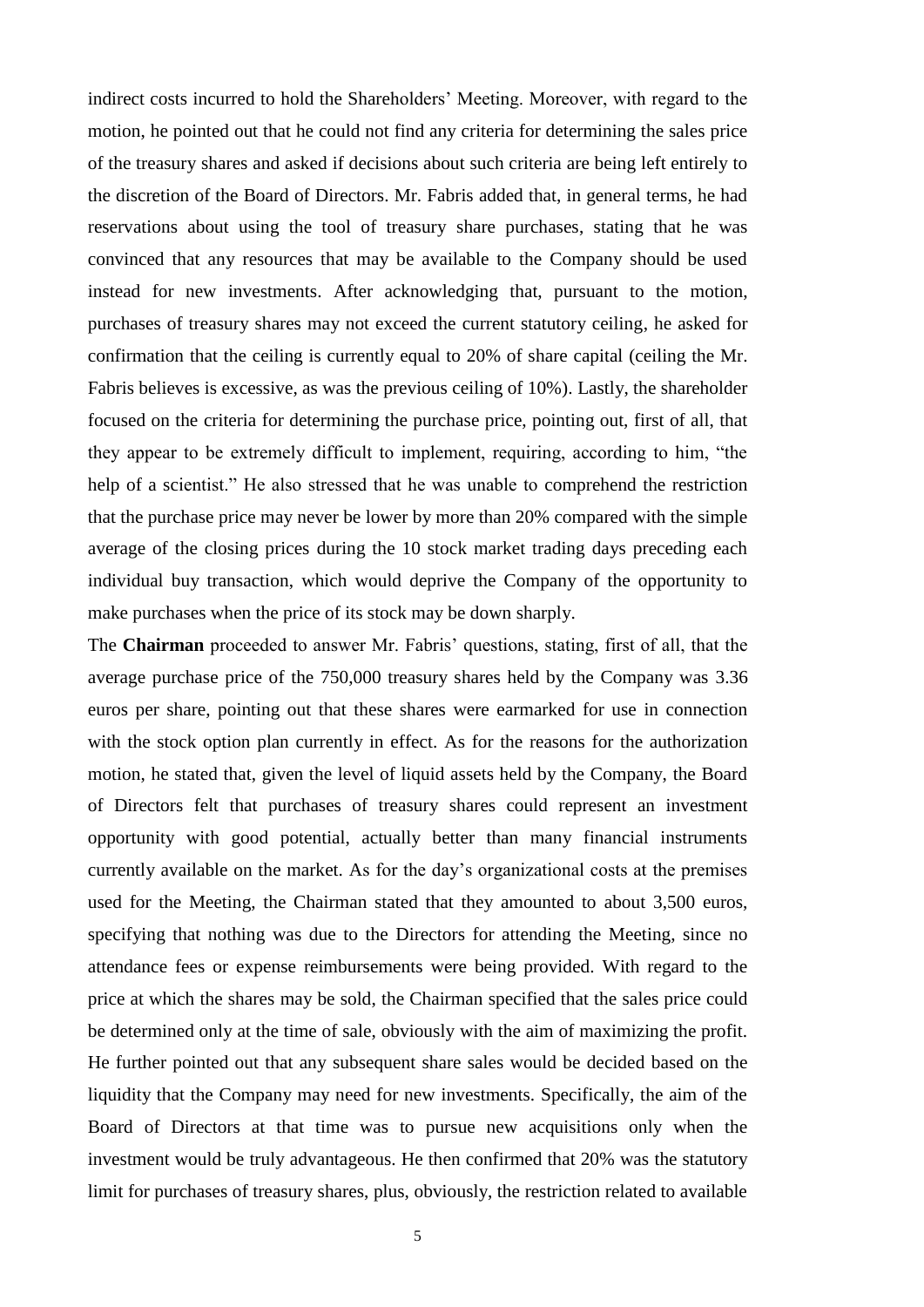earnings and reserves. As for the criteria for determining the purchase price, after concurring with the shareholder about their complexity, he reminded the Meeting, with the support of an explanation by the Secretary, that the ultimate purpose of those restriction was to avoid actions that could be distortive of the stock's price or patently in violation of the obligation of equal treatment of all shareholders.

**Mr. Anelli,** acting as Efin's proxy agent, began by explaining that he was speaking in a dual capacity, as a shareholder and as a journalist. He then stated that, as a journalist, he received many messages showing that shareholders were puzzled by the motion being discussed that day. He also mentioned that the price of the DiaSorin stock followed a highly unusual trend in the recent period: subsequent to the publication of a semiannual report that demonstrated, with positive margins, the Company's financial strength and its ability to grow, the stock suffered a price decline that seemed unjustified and incomprehensible. The transactions implemented during the first six months of the year clearly seemed to provide the foundation for delivering positive results also during the second half of the year. He then asked what management believes could be the reasons for this trend in the market stock price. With regard to the motion to authorize purchases of treasury shares, he noted that, in addition to the mere investment function mentioned by the Chairman, purchases of treasury shares could be used in the future for business combination transactions, in connection with which treasury shares would be exchanged for a value higher then their purchase price. Mr. Anelli then emphasized that an increase in the trading value of the shares was both desirable and likely, considering that their price at that time was considerably lower than their target price, as recently identified by an authoritative source such as Mediobanca.

There being no shareholder who asked to be recognized, the **Chairman** concurred that the recent trend of the stock's price on the stock exchange was baffling. As for the use of any liquid assets generated by sales of the purchased shares, he confirmed that the Company was engaged in seeking investment opportunities that would be sensible both from a strategic and an economic standpoint. He then mentioned that a detailed explanation of the Company's activities and a presentation of its development plan through 2015 would be provided on the Investor's Day, which was scheduled for October 18.

There being no shareholder who asked to be recognized, the Chairman:

- closed the floor for debate;

- indicated that there had been no change in the Meeting's attendance;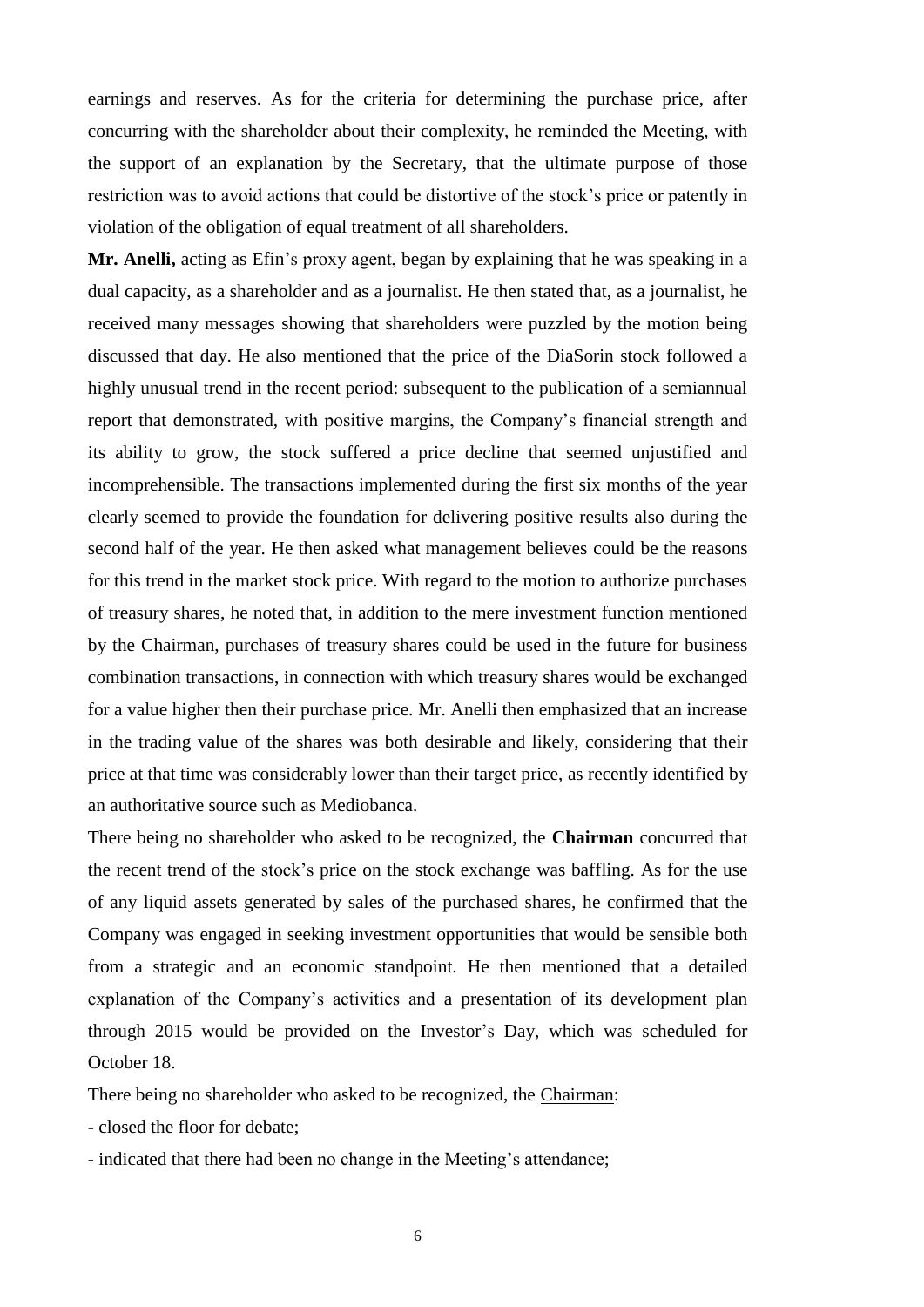- at 3:30 PM, asked the shareholders to cast their vote for or against the motion read to them earlier in the proceedings and reproduced below:

*"The Ordinary Shareholders' Meeting, having reviewed and approved the Report of the Board of Directors,*

## *resolves to*

*- authorize transactions to purchase and dispose of treasury shares for the purposes and with the terms and conditions set forth in the Report of the Board of Directors annexed to these minutes and, therefore, with the limitations applicable to distributable earnings and available reserves, as set forth in the latest financial statements (including interim financial statements) approved at the time of the transaction and in accordance with the provisions of applicable regulations and accounting principles; and*

*1) authorize, pursuant to and for the purposes of Article 2357 of the Italian Civil Code, the purchase, in one or more installments and for a period of 18 months from the date of this resolution, Company common shares up to a number that, counting any treasury shares held by the Company from time to time, may not exceed in the aggregate the ceiling set forth in the applicable regulations in effect at any given time, empowering the Board of Directors, prior to the start of each buying program, to determine the number of shares that may be purchased in pursuit of the authorized purposes, at a price that shall not be higher than the price of the latest independent transaction or the highest current independent bid price in the trading system in which the purchase is being executed, whichever is greater, it being understood that the price per share may never be lower by more than 20% or higher by more than 15% compared with the simple average of the closing prices of the DiaSorin Spa stock during the 10 stock market trading days preceding each individual buy transaction;*

*2) empower the Board of Directors and, acting severally on the Board's behalf, its Chairman and the Company's Chief Executive Officer, to carry out purchase of shares on the terms and for the purposes mentioned above, providing them with the most ample powers required to execute the buy transactions subject of this resolution and comply with all related formalities, including the power to retain the services of intermediaries qualified pursuant to law and appoint special representatives, providing them with the degree of authority that may be appropriate in the Company's best interest, pursuant to regulations in force, with the modalities required by Article 144-*bis, *Section 1, Letter a) and Letter b), of Consob Regulation No. 11971/199, as amended, taking into account the market practices allowed by the Consob for purchases of treasury shares, pursuant*